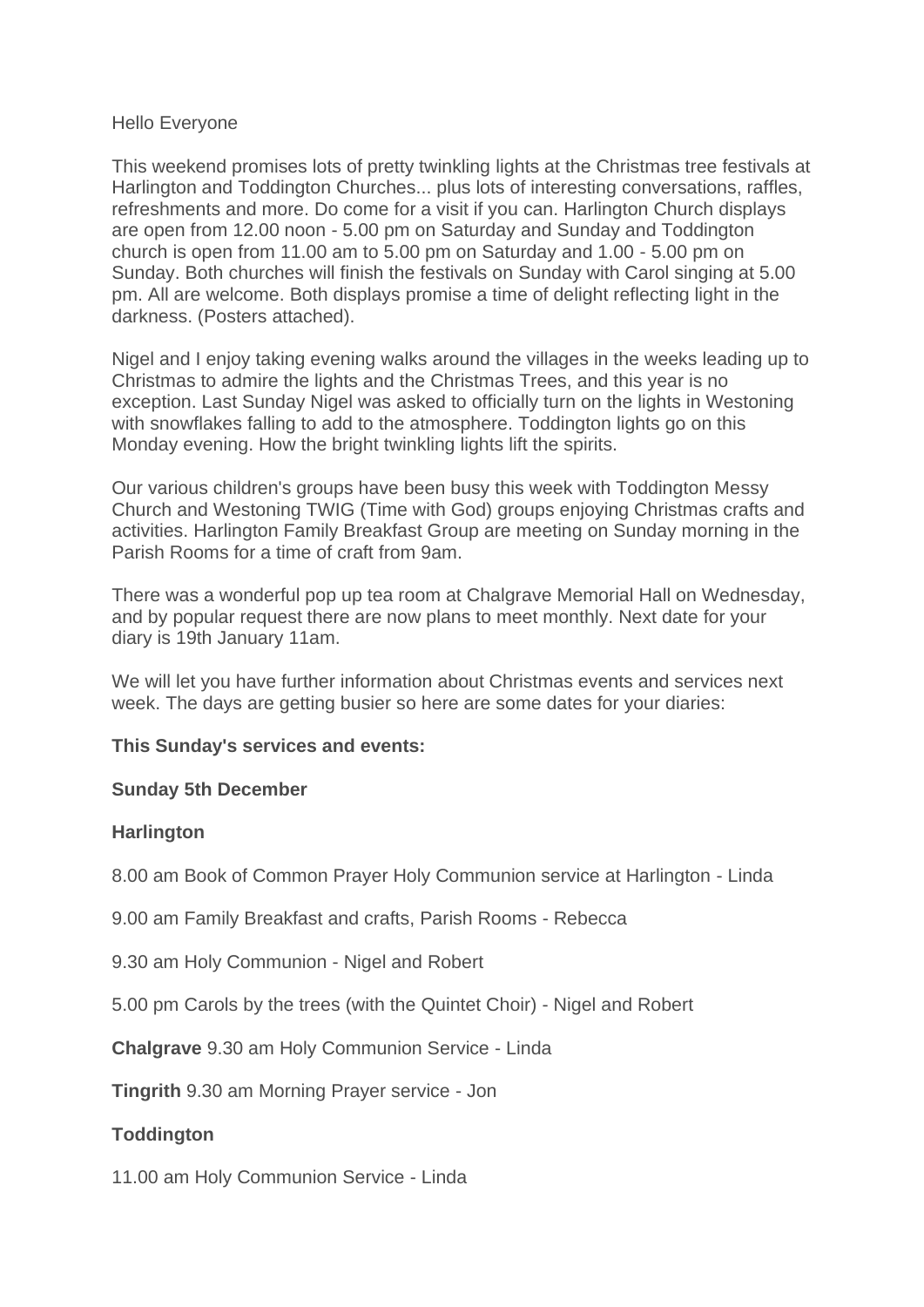Toddington 5.00 pm -Carols by the Trees - Linda

**Westoning**, 11.00 am Holy Communion Service - Nigel

6.00 pm **Upper Room** online service by zoom with the theme: Prepare the Way.

[https://us02web.zoom.us/j/84013093104?pwd=NmdHNzhLaGtHWCtjWWlFMWFPTz](https://emea01.safelinks.protection.outlook.com/?url=https%3A%2F%2Fus02web.zoom.us%2Fj%2F84013093104%3Fpwd%3DNmdHNzhLaGtHWCtjWWlFMWFPTzlJdz09&data=04%7C01%7C%7C0f493cc09e6e4d7c484108d9b6900873%7C84df9e7fe9f640afb435aaaaaaaaaaaa%7C1%7C0%7C637741551996017882%7CUnknown%7CTWFpbGZsb3d8eyJWIjoiMC4wLjAwMDAiLCJQIjoiV2luMzIiLCJBTiI6Ik1haWwiLCJXVCI6Mn0%3D%7C3000&sdata=XDYyB1FQLK13odalhbXagMv9dmjJw72cHxouAVNgQ9s%3D&reserved=0) [lJdz09](https://emea01.safelinks.protection.outlook.com/?url=https%3A%2F%2Fus02web.zoom.us%2Fj%2F84013093104%3Fpwd%3DNmdHNzhLaGtHWCtjWWlFMWFPTzlJdz09&data=04%7C01%7C%7C0f493cc09e6e4d7c484108d9b6900873%7C84df9e7fe9f640afb435aaaaaaaaaaaa%7C1%7C0%7C637741551996017882%7CUnknown%7CTWFpbGZsb3d8eyJWIjoiMC4wLjAwMDAiLCJQIjoiV2luMzIiLCJBTiI6Ik1haWwiLCJXVCI6Mn0%3D%7C3000&sdata=XDYyB1FQLK13odalhbXagMv9dmjJw72cHxouAVNgQ9s%3D&reserved=0)

For instructions about joining please contact Revd Linda

### **Other services and events this week:**

### **Monday 6th**

**Morning Prayer**, Toddington Church 9.30 am

**Advent Course**, 11.00 am The Rectory, Toddington. All welcome. Please contact Linda for more details.

**Funeral** of Derek Thomson, Westoning Church 1.00 pm

Light up Toddington 6.00 pm on the Green

**Online Alpha** course at 7.45 pm (Final session)

# **Tuesday 7th**

Knitting Group Wilkinson Hall 10.30 am

Westcaf 10.00 am Village Hall Westoning

Sewing Bee 1.00 pm Village Hall, Westoning

### **Wednesday 8th**

10.00 am Harlington Morning service in church

# **Thursday 9th**

7.30 pm Toddington PCC meeting

### **Friday 10th**

Westoning Little Stars 1.15 pm in church

Westoning Friday Fellowship 2.00 pm Village Hall

Tingrith Fish and Hits Supper with Choir 7.00 for 7.30 pm